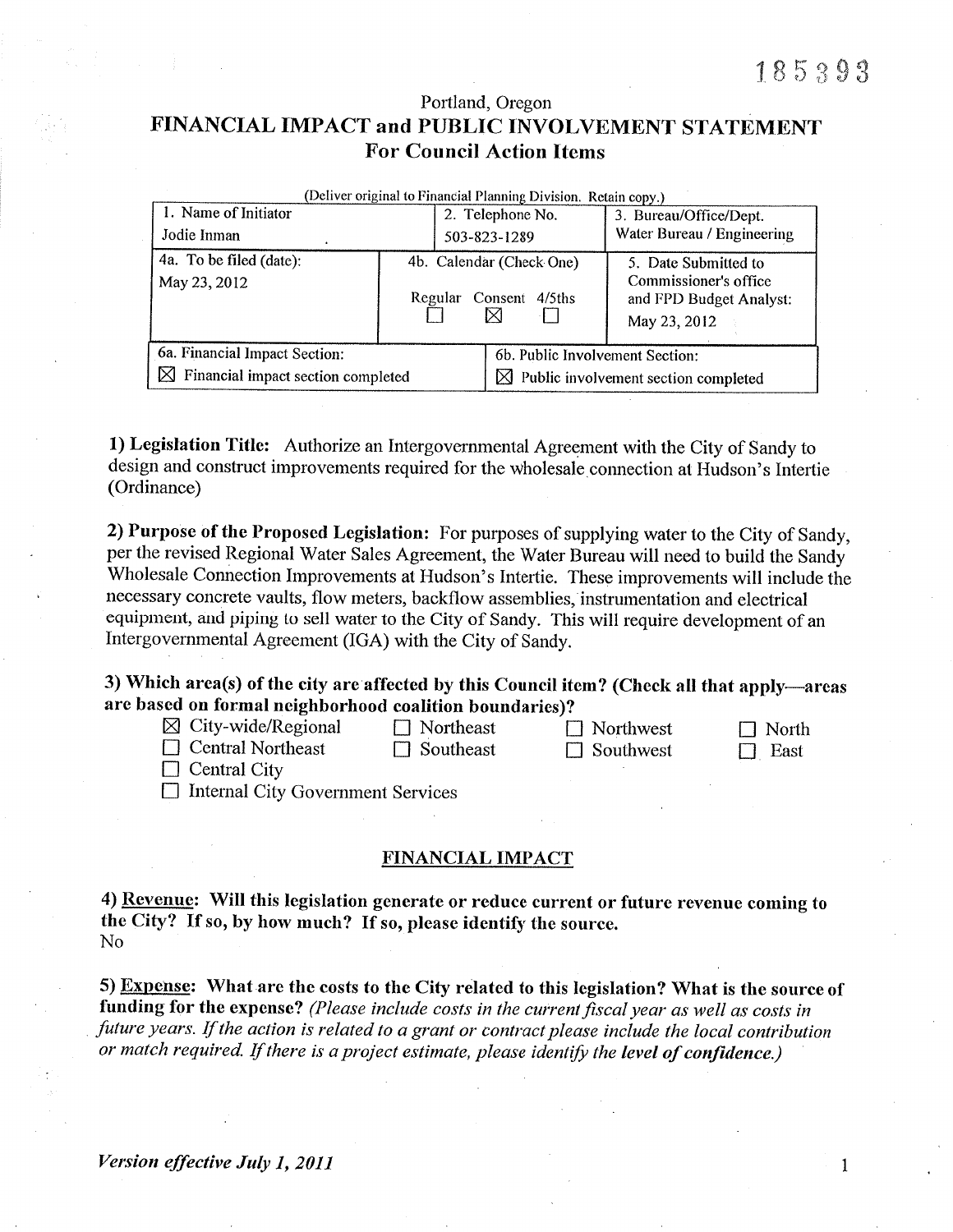The cost of the Sandy Wholesale Connection Improvements at Hudson's Intertie will be shared between the Water Bureau and the City of Sandy. The total cost for the project, including all direct labor, indirect costs, and construction contracts is  $$1,032,000$ . The costs will be split between the City of Sandy and the Water Bureau, with the City of Sandy's portion being \$332,000 and the Water Bureau's portion being \$700,000. Funding for the Water Bureau portion of this project is available in the FY 2011-12 Budget and has been requested in the FY 2012-13 Budget.

This project is part of the Conduits and Transmission Mains Program with over \$40 million in the Requested FY 2012-13 CIP.

### 6) Staffing Requirements:

- Will any positions be created, eliminated or re-classified in the current year as a result of this legislation? (If new positions are created please include whether they will be part-time, full-time, limited term, or permanent positions. If the position is limited term please indicate the end of the term.) No
- Will positions be created or eliminated in future years as a result of this legislation? No

### 7) Change in Appropriations

N/A

#### PUBLIC INVOLVEMENT

8) Was public involvement included in the development of this Council item (e.g. ordinance, resolution, or report)? Please check the appropriate box below:<br> $\Box$  YES: Please proceed to Question #9.

 $\boxtimes$  NO: Please, explain why below; and proceed to Question #10.

The purpose of this IGA is to allow the Water Bureau to build the necessary improvements to provide water to the City of Sandy per the signed Regional Water Sales Agreement. As such, there was no opportunity for public involvement with the development of this agreement..

9) If "YES," please answer thc following questions:

a) What impacts are anticipated in the community from this proposed Council item?

b) Which community and business groups, under-represented groups, organizations, external government entities, and other interested parties were involved in this effort, and when and how were they involved?

2